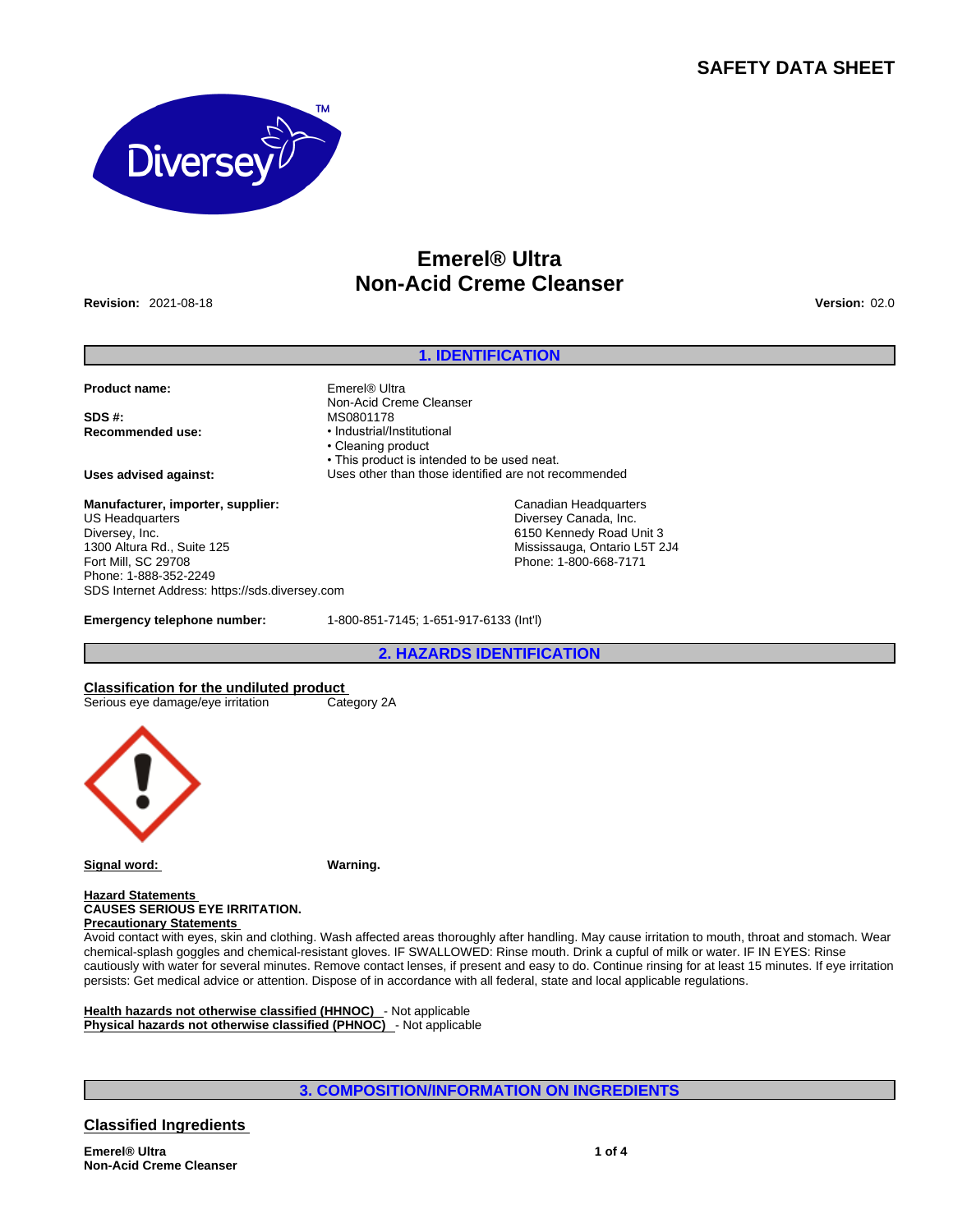| Ingredient(s)                   | CAS #       | Weiaht %   |
|---------------------------------|-------------|------------|
| Nepheline Svenite               | 37244-96-5  | $30 - 60%$ |
| Alkyl poly glycoside            | 110615-47-9 | $-5%$      |
| Alcohol, C9-C11,<br>ethoxylated | 68439-46-3  | $- < 1\%$  |

## **4. FIRST AID MEASURES**

## **Undiluted Product:**

**Eyes:** IF IN EYES: Rinse cautiously with water for several minutes. Remove contact lenses, if present and easy to do. Continue rinsing for at least 15 minutes. If eye irritation persists: Get medical advice/attention. **Inhalation:** No specific first aid measures are required. **Ingestion:** IF SWALLOWED: Rinse mouth. Drink a cupful of milk or water.

#### **Most Important Symptoms/Effects:** No information available. **Immediate medical attention and special treatment needed** Not applicable.

# **5. FIRE-FIGHTING MEASURES**

**Specific methods:** No special methods required Specific hazards: None known.

**Suitable extinguishing media:** The product is not flammable. Extinguish fire using agent suitable for surrounding fire.

**Special protective equipment for firefighters:** As in any fire, wear self-contained breathing apparatus pressure-demand, MSHA/NIOSH (approved or equivalent) and full protective gear.

**Extinguishing media which must not be used for safety reasons:** No information available.

## **6. ACCIDENTAL RELEASE MEASURES**

**Environmental precautions and clean-up methods:** 

**Personal precautions:** Put on appropriate personal protective equipment (see Section 8.). Clean-up methods - large spillage. Absorb spill with inert material (e.g. dry sand or earth), then place in a chemical waste container. Use a water rinse for final clean-up.

# **7. HANDLING AND STORAGE**

**Handling:** Avoid contact with skin, eyes and clothing. Wash thoroughly after handling. Do not taste or swallow. Product residue may remain on/in empty containers. All precautions for handling the product must be used in handling the empty container and residue. Remove and wash contaminated clothing and footwear before re-use. FOR COMMERCIAL AND INDUSTRIAL USE ONLY. **Storage:** Keep tightly closed in a dry, cool and well-ventilated place.

## **8. EXPOSURE CONTROLS / PERSONAL PROTECTION**

**Exposure Guidelines:** This product, as supplied, does not contain any hazardous materials with occupational exposure limits established by the region specific regulatory bodies.

## **Undiluted Product:**

**Engineering measures to reduce exposure:**

Good general ventilation should be sufficient to control airborne levels.

## **Personal Protective Equipment**

It is the responsibility of the employer to determine the potential risk of exposure to hazardous chemicals for employees in the workplace in order to determine the necessity, selection, and use of personal protective equipment.

| Eye protection:           | Chemical-splash goggles.                                               |
|---------------------------|------------------------------------------------------------------------|
| <b>Hand protection:</b>   | Chemical-resistant gloves.                                             |
| Skin and body protection: | No personal protective equipment required under normal use conditions. |
| Hygiene measures:         | Handle in accordance with good industrial hygiene and safety practice. |

# **9. PHYSICAL AND CHEMICAL PROPERTIES**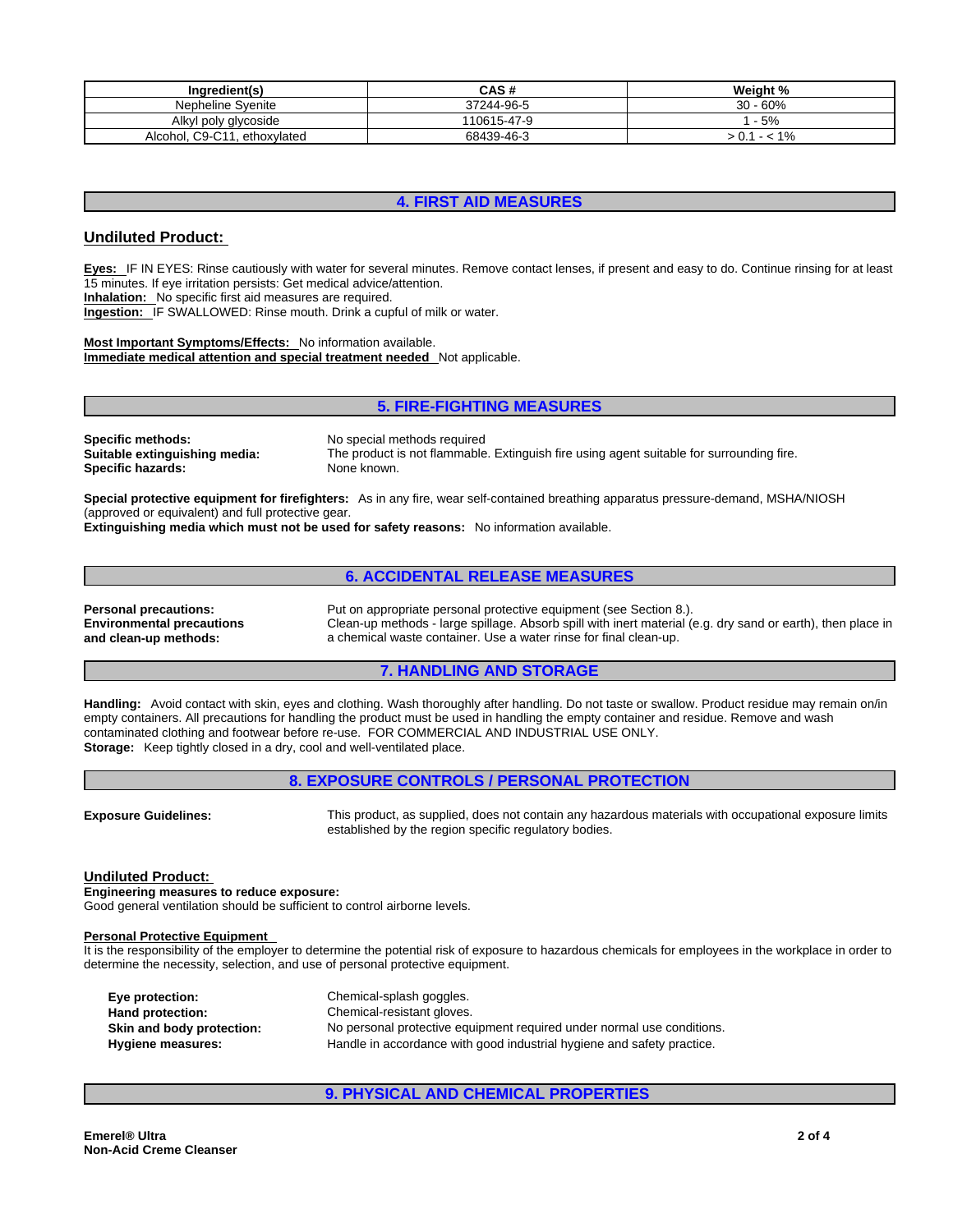**Explosion limits: - upper:** Not determined **- lower:** Not determined **Physical State:** Liquid **Color:** Color: Opaque , Turquoise **Color:** Color: Opaque , Turquoise **Color:** Color: Lavender **Evaporation Rate:** No information available **Odor threshold:** No information available. **Boiling point/range:** Not determined **Decomposition temperature:** Not determined **Boiling point/range:** Not inform **Autoignition temperature:** No information available **Solubility:** No information available **Solubility in other solvents:** No information available **Relative Density (relative to water):** 1.36 **Density:** 1.36 Kg/L **Vapor density:** No information available **Bulk density:** No information available **Vapor pressure:** No information available.<br>**Plash point (°F):** > 200 °F > 93 °C **Vapor pressure:** No information available. **Flash point (°F): Partition coefficient (n-octanol/water):** No information available **Viscosity:** 5000 **Partition coefficient (n-octanol/water):** No information available **Elemental Phosphorus:** 0.00 % by wt. **VOC:** 0 % \* **pH:** 11 **Flammability Flammability (Solid or Gas):** Not applicable **Corrosion to metals:** Not determined **Sustained combustion:** Not applicable

\* - Title 17, California Code of Regulations, Division 3, Chapter 1, Subchapter 8.5, Article 2, Consumer Products, Sections 94508

## **10. STABILITY AND REACTIVITY**

**Reactivity:** Not Applicable Stability: Not Applicable Stability: Hazardous decomposition products: None reasonably foreseeable. **Conditions to avoid:** 

The product is stable **Materials to avoid: Do not mix with any other product or chemical unless specified in the use directions.**<br> **Conditions to avoid:** None known.

**11. TOXICOLOGICAL INFORMATION**

## **Information on likely routes of exposure:**

Skin contact, Inhalation, Eye contact

### **Delayed, immediate, or chronic effects and symptoms from short and long-term exposure**

**Skin contact:** Unlikely to be irritant in normal use. **Eye contact:** Causes serious eye irritation. Symptoms may include pain, redness, and watering. **Ingestion:** Symptoms may include stomach pain and nausea. May be irritating to mouth, throat and stomach. **Inhalation:** Symptoms may include coughing and difficulty breathing. May be irritating to nose, throat, and respiratory tract. **Sensitization:** No known effects. **Target Organs (SE):** None known **Target Organs (RE):** None known

**Numerical measures of toxicity ATE** - Oral (mg/kg):

**12. ECOLOGICAL INFORMATION**

**Ecotoxicity:** No information available.

**Persistence and Degradability:** No information available.

**Bioaccumulation:** No information available.

## **13. DISPOSAL CONSIDERATIONS**

**Waste from residues / unused products (undiluted product):** This product, as sold, if discarded or disposed, is not a hazardous waste according to Federal regulations (40 CFR 261). Under RCRA, it is the responsibility of the user of the product to determine, at the time of disposal, whether the waste solution meets RCRA criteria for hazardous waste. Dispose in compliance with all Federal, state, provincial, and local laws and regulations.